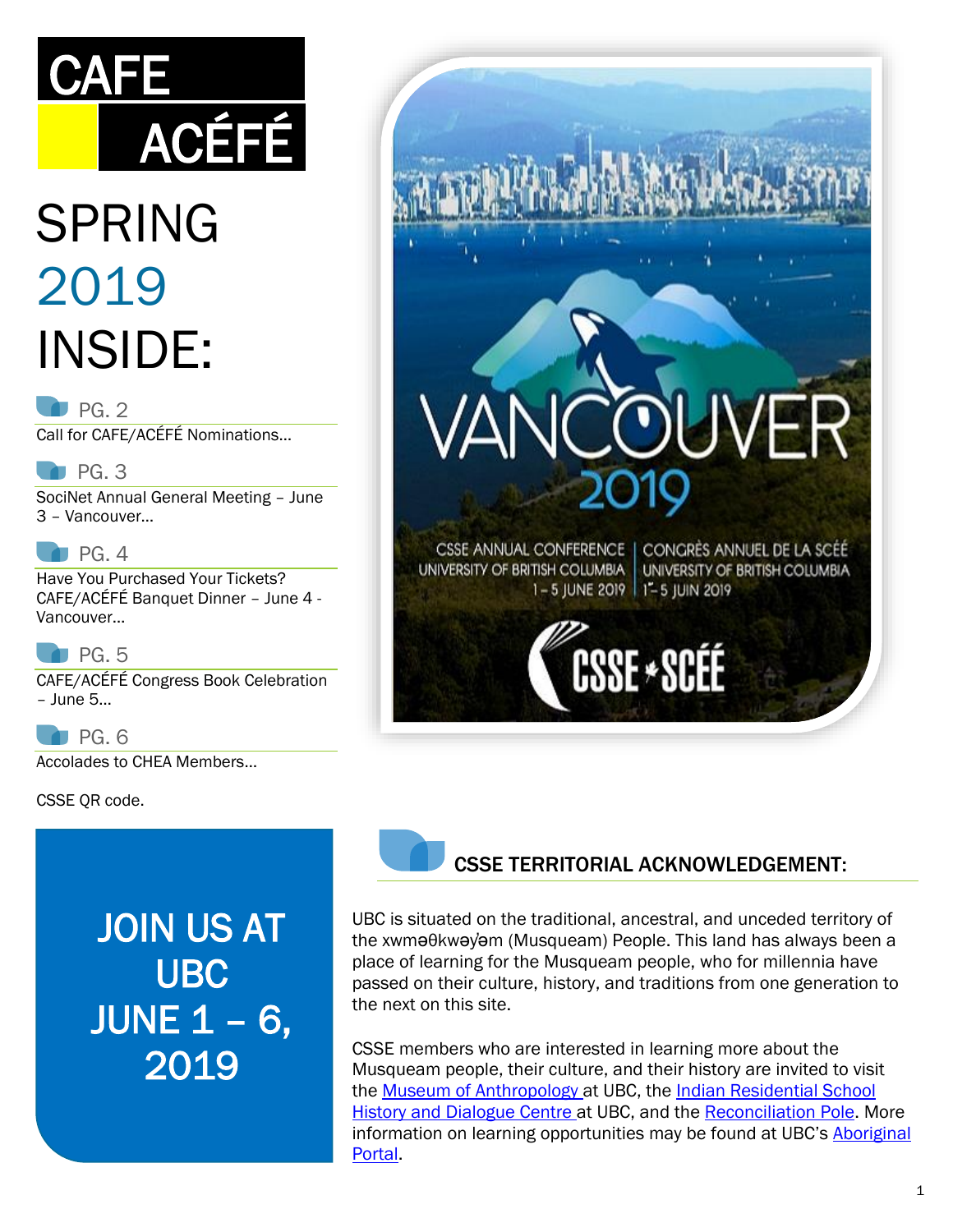

The CAFÉ/ACÉFÉ Nominating Committee is now accepting nominations for two Executive Officer positions on its Board of Directors: a) President; and b) Second Vice-President. Please see the descriptions for both positions below.



The President is elected for a two-year term at the Annual General Meeting. The President is responsible for the overall operation of the Association and reports to the Annual General Meeting. The President is empowered to speak for the Association between annual meetings and to consult with the Executive Committee (President, Vice-President, and Secretary-Treasurer) and the members of the Board as necessary while conducting the Association's business between annual meetings. The President also chairs the Service Award Committee.

The Second Vice-President acts as the Chairperson of the Program Committee, who is elected at the annual general meeting and is responsible for organizing the annual conference in association with CSSE. The Second Vice-President will assist the President to organize the Annual General Meeting. The Chairperson of the Program Committee will present a report at the Annual General Meeting. The Second Vice-President will serve for one year and will normally, but not necessarily, come from the campus at which the next Congress will be held.

#### Nomination Criteria

- **All current CAFE members and members of its constituent SIGs (Canadian History of** Education Association; Canadian Philosophy of Education Society; SociNet) are eligible for nomination.
- **Nominators must also be present members in good standing of CAFE.**
- Self-Nominations are accepted.

A Nominations Package should include: a) A cover page listing Name/Affiliation/Contact information of Nominator and Nominee; b) A 1-page statement of interest from the Nominee; c) An abridged 3-page CV for the Nominee.

Nominations should be sent via email to members of the nominating committee, Drs. Cynthia Wallace-Casey [\(Cynthia.WallaceCasey@unb.ca\)](mailto:Cynthia.WallaceCasey@unb.ca) and Ted Christou [\(theodore.christou@queensu.ca\)](mailto:theodore.christou@queensu.ca). Please include CAFE Nomination in the Subject line.

Nominations will be accepted via email until May 27, 2019.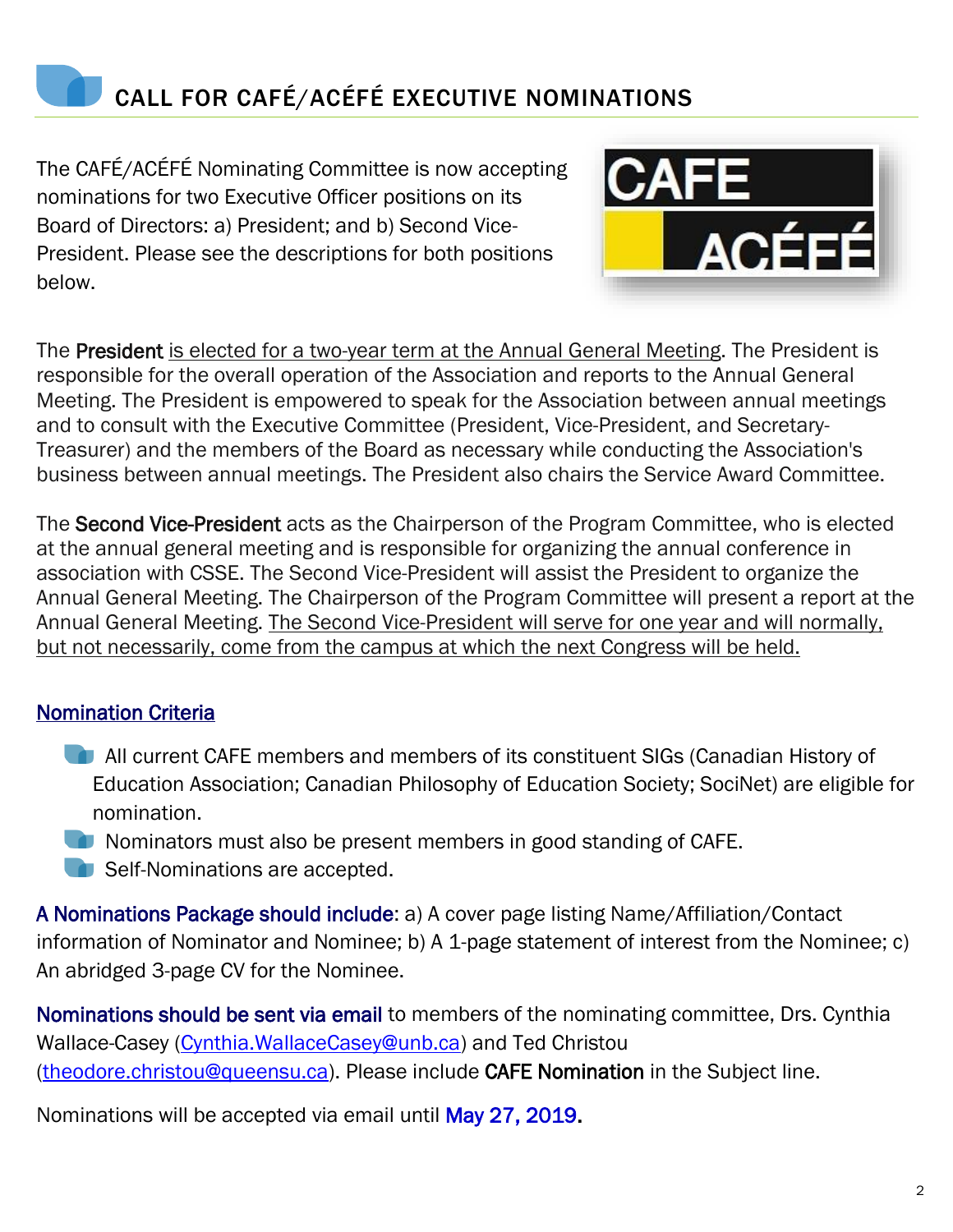# Calling all Sociologists of Education! **SociNet** Annual General Meeting June 3



## SOCINET ANNUAL GENERAL MEETING – JUNE 3 – 11:15 AM TO 12:15 PM - 204 SCARF BUILDING

The 2019 CSSE conference at the University of British Columbia is fast approaching and given SociNet's fairly recent endorsement as a bona fide SIG of the Canadian Association of Foundations of Education, it is important that we meet to discuss how to strengthen SociNet's presence on the national scene.

Therefore, we encourage all sociologists of education and those who are sociologicallyminded who will be at this year's conference to plan to attend the SociNet Annual General Meeting scheduled for Monday, June 3rd from 11:15 a.m. to 12:15 p.m. in 204 Neville Scarf Building (2125 Main Mall).

In particular, we are looking for new scholars- graduate students and early-career professors- -who would like to be more involved in the community of educational sociologists in Canada.

If you need any further information or would like to be become more involved, please contact David Mandzuk, current SociNet President at: [david.mandzuk@umanitoba.ca](mailto:david.mandzuk@umanitoba.ca) or Ashley Pullman, this year's program coordinator at: [apullman@irpe-epri.ca](mailto:apullman@irpe-epri.ca)

Looking forward to seeing you there!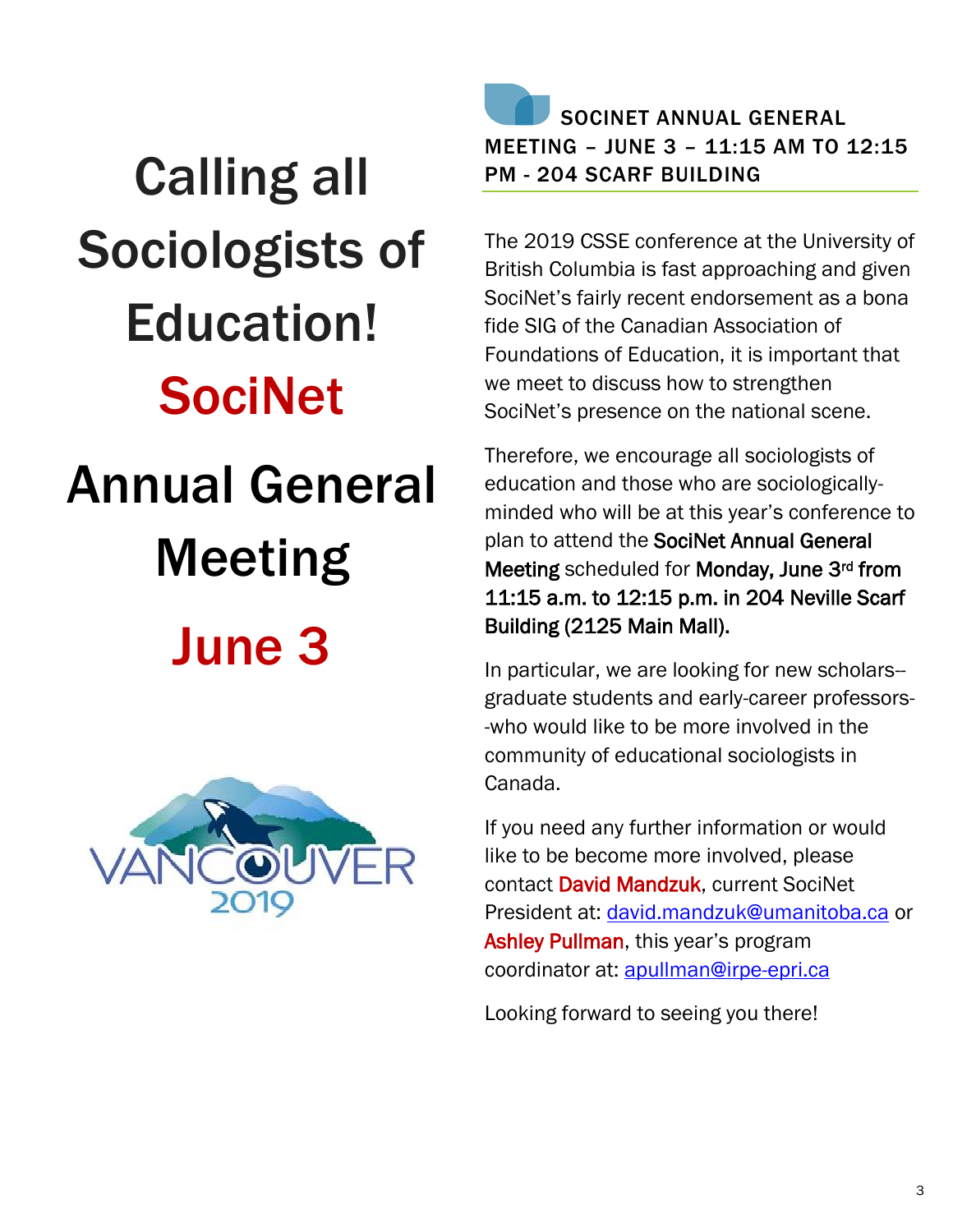## CAFE/ACÉFÉ Banquet - June 4 - Have You Purchased Your Tickets?

Dear CAFE member,

We look forward to seeing you in Vancouver!

If you wish to attend the CAFE banquet this year, we ask that you please purchase a ticket in advance.

You may do so by logging in to your CSSE Member Services account, where you will see "CAFE Banquet 2019" as one of the registration options.





Tickets cost \$10, but can be redeemed for an appetizer or credit off your dinner cheque at the restaurant.

CAFE Banquet:

Tuesday, June 4th, 2019, 6:00-9:00 PM

Enigma Urban Eatery & Bar 4397 W 10th Ave, Vancouver, BC V6R 2H6.

(5-minute drive from campus. Or take the 99, 14, or 9 Translink bus to Sasamat and walk one block East.)

CALL FOR BOOKS 2019 CONGRESS BOOK CELEBRATION

We are planning an event during Congress 2019 to celebrate books published by CAFÉ/ ACÉFÉ members, scheduled for 11:15 a.m. on June 5th.

If you have published a book between 1 June 2018 and 31 May 2019 and are willing to attend the celebration at UBC in Vancouver, please contact Lynn Lemisko at [lynn.lemisko@usask.ca](mailto:lynn.lemisko@usask.ca) to advise.

Looking forward to celebrating with you in Vancouver!